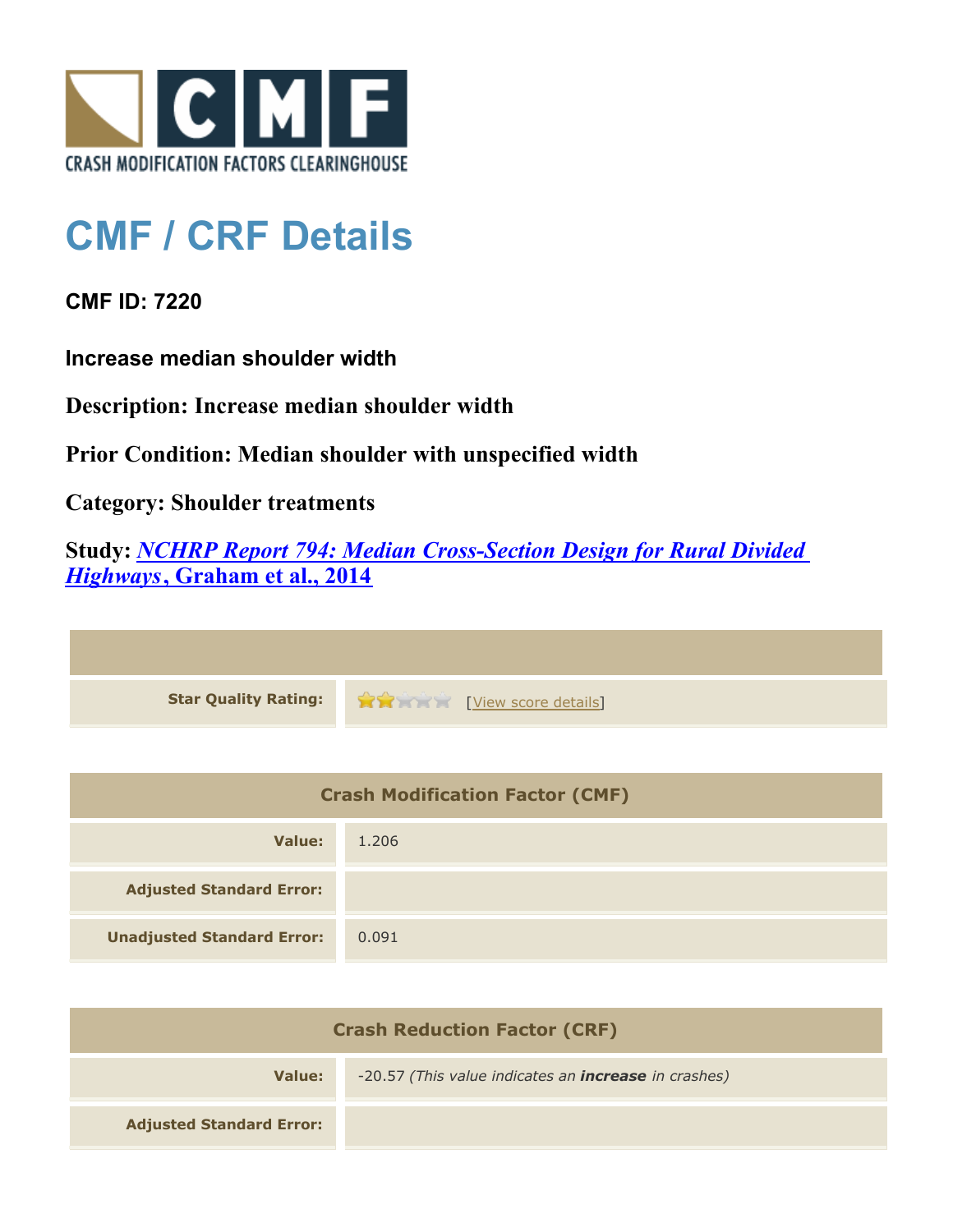| <b>Applicability</b>       |                                                   |
|----------------------------|---------------------------------------------------|
| <b>Crash Type:</b>         | Other                                             |
| <b>Crash Severity:</b>     | All                                               |
| <b>Roadway Types:</b>      | Principal Arterial Other Freeways and Expressways |
| <b>Number of Lanes:</b>    | 6                                                 |
| <b>Road Division Type:</b> | Divided by Median                                 |
| <b>Speed Limit:</b>        |                                                   |
| <b>Area Type:</b>          | Rural                                             |
| <b>Traffic Volume:</b>     |                                                   |
| <b>Time of Day:</b>        | All                                               |

## *If countermeasure is intersection-based*

| <b>Intersection Type:</b>         |  |
|-----------------------------------|--|
| <b>Intersection Geometry:</b>     |  |
| <b>Traffic Control:</b>           |  |
| <b>Major Road Traffic Volume:</b> |  |
| <b>Minor Road Traffic Volume:</b> |  |

| <b>Development Details</b>      |              |
|---------------------------------|--------------|
| <b>Date Range of Data Used:</b> | 2001 to 2005 |
| <b>Municipality:</b>            |              |
| State:                          | OH           |